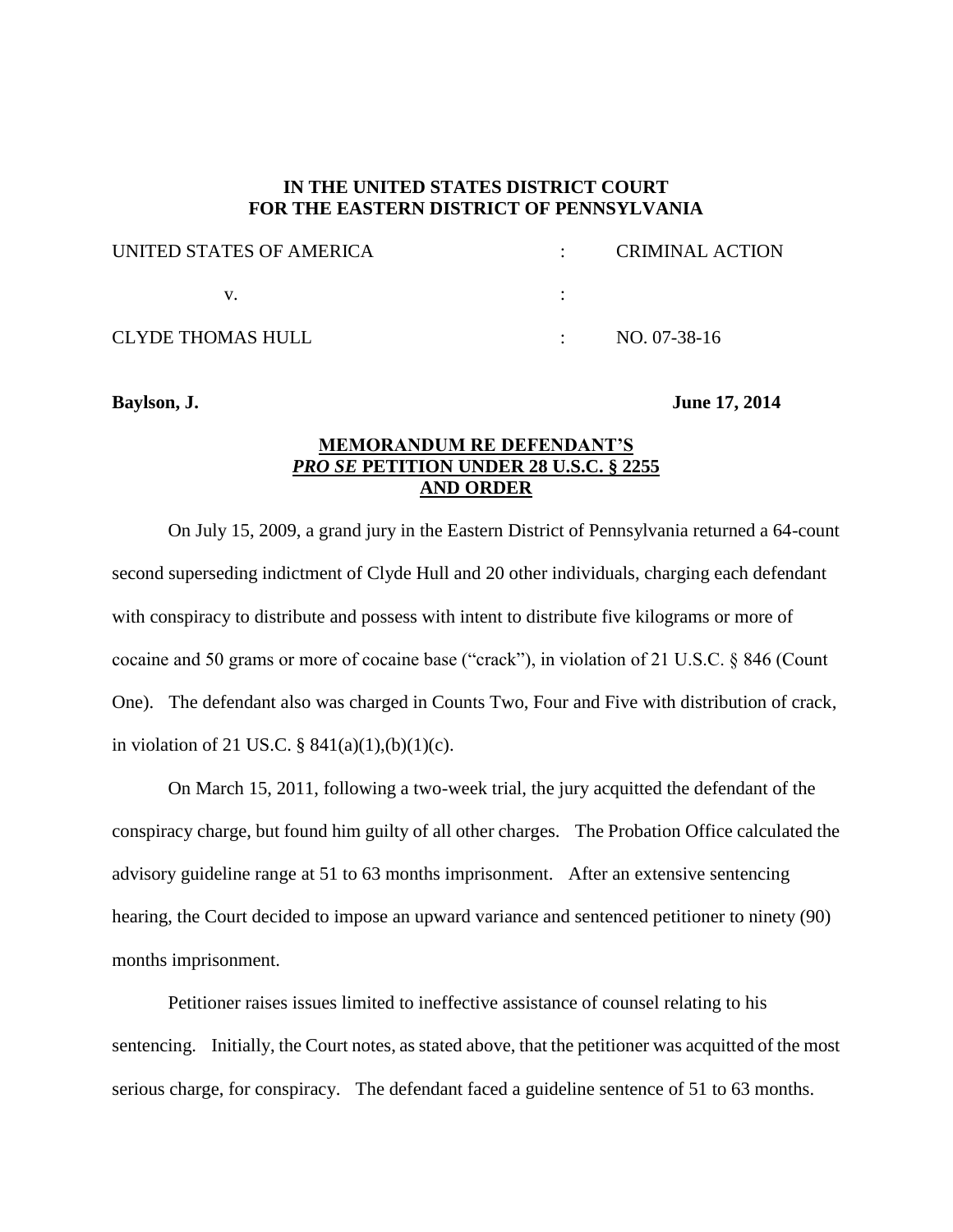The government's brief reviews the extensive colloquy that took place during the sentencing hearing. Not only had petitioner's counsel been successful in getting an acquittal of the defendant on the serious charge of conspiracy, even though the government's evidence was sufficient to warrant a guilty verdict, but defense counsel also vigorously argued for a guideline sentence as calculated by the Probation Office. The Court, however, concluded that an upward variance was appropriate in view of the petitioner's substantial criminal record and his relevant conduct, including a threat to a government cooperating witness.

Following a direct appeal, the Third Circuit affirmed the judgment of sentence.

Under the well-known standard of *Strickland v. Washington*, 466 U.S. 668 (1984), a court can find ineffective assistance of counsel only if the petitioner can show that his counsel's performance fell below an objective standard of reasonableness and that but for counsel's performance, the outcome would likely have been different.

Considering the second ground, the Court cannot agree with petitioner that he has met the *Strickland* standard, because no alleged error or omission by defense counsel resulted in any increased sentence by the Court.

Petitioner's arguments primarily relate to his criminal history. The government's brief shows that the record, including the presentence report, contained abundant documentation for the calculations of criminal history. The petitioner contests his adjudication of delinquency, and, claims his counsel failed to request credit for time served on a state drug case that was considered relevant conduct. First the PSR documented petitioner's criminal history which was extensive. Settled law does not allow credit for time served. Petitioner also claims his counsel failed to object to the application of a single criminal history point for a prior sentence that was considered